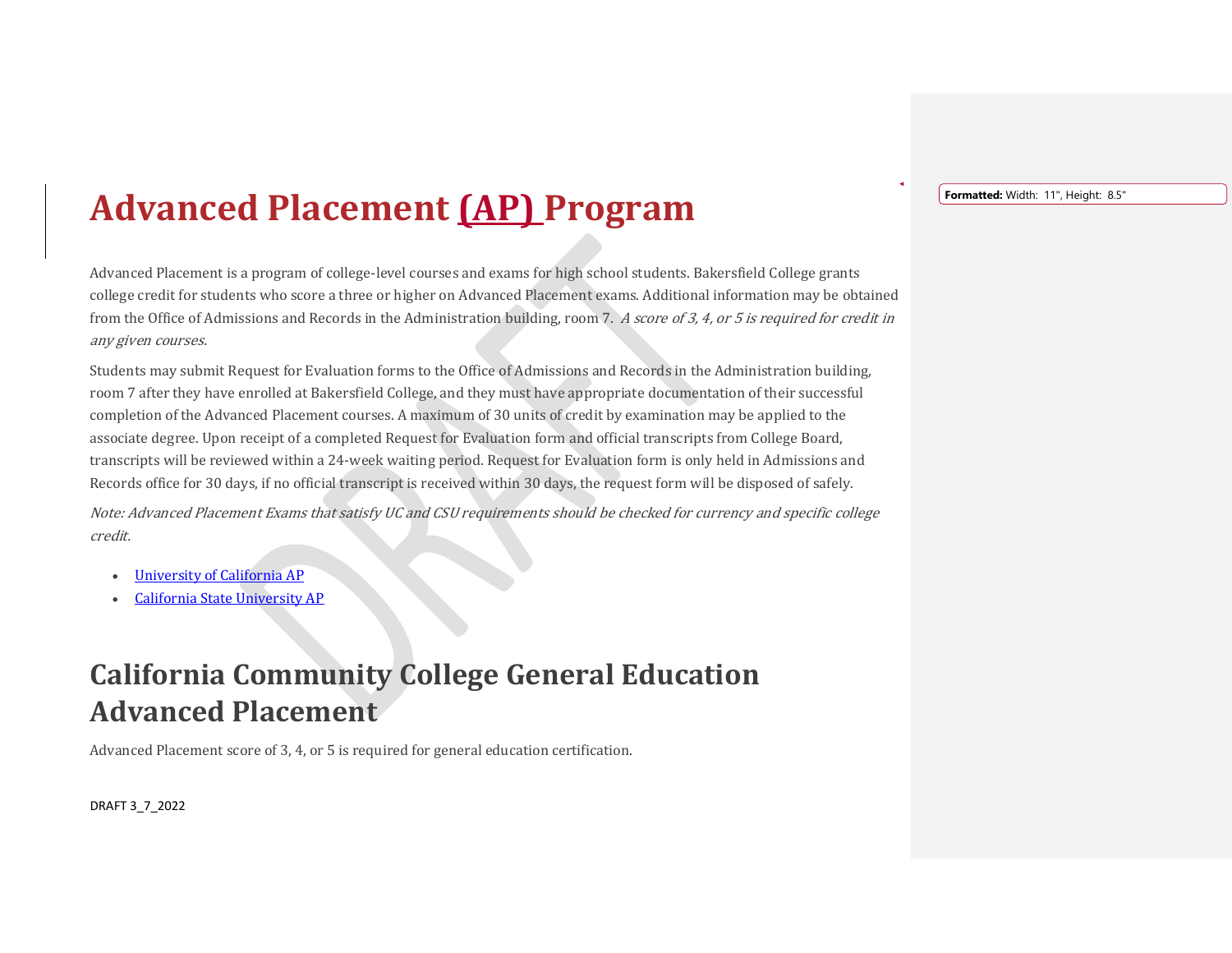| <b>AP Exam</b>                                    | <b>Score</b>   | <b>BC Course</b><br>Equivalent | <b>BC</b><br><b>Semester</b><br><b>Units</b><br><b>Awarded</b> | BC<br>GE<br>Area | <b>Minimum</b><br><b>CSU</b><br><b>Semester</b><br><b>Units for</b> | <b>CSU GE</b><br><b>Breadth</b><br>Area(Semester<br><b>Units for</b><br><b>Admission Certification</b> ) | <b>UC</b><br><b>Semester</b><br><b>Units for</b><br><b>Admission</b> | <b>UC</b><br><b>Transfer</b><br><b>Admission</b><br>Eligibility<br>Area | <b>IGETC</b><br><b>Area</b> (Semester<br><b>Units for</b><br><b>Certification</b> ) |
|---------------------------------------------------|----------------|--------------------------------|----------------------------------------------------------------|------------------|---------------------------------------------------------------------|----------------------------------------------------------------------------------------------------------|----------------------------------------------------------------------|-------------------------------------------------------------------------|-------------------------------------------------------------------------------------|
| AP<br>Calculus<br>$BC_{-}^*$<br>(AB)<br>Subscore) | $\overline{3}$ | MATH B6A                       | $\overline{4}$                                                 | B <sub>2</sub>   | 3                                                                   | <b>B4</b><br>$(3 \text{ units})$                                                                         | 5.3                                                                  | $UC-M$                                                                  | 2A<br>$(3 \text{ units})$                                                           |
| Studio-Art<br>and Design<br>$-2D$<br>Design*      | 3              | (ART B4)                       | $\overline{3}$                                                 | N/A              | 3                                                                   | N/A                                                                                                      | 5.3                                                                  | N/A                                                                     | N/A                                                                                 |
| Studio-Art<br>and Design<br>$-3D$<br>Design*      | $\overline{3}$ | (ART B5)                       | 3 <sup>2</sup>                                                 | N/A              | $\overline{3}$                                                      | N/A                                                                                                      | 5.3                                                                  | N/A                                                                     | N/A                                                                                 |
| Studio-Art<br>and Design<br>$-Drawing*$           | 3              | (ART B2 or<br><b>B3</b> )      | $\overline{3}$                                                 | N/A              | 3                                                                   | N/A                                                                                                      | 5.3                                                                  | N/A                                                                     | N/A                                                                                 |
| Art History 3                                     |                | ART B36                        | $\overline{3}$                                                 | C <sub>2</sub>   | 6                                                                   | C1 or C2<br>$(3 \text{ units})$                                                                          | 5.3                                                                  | $UC-H$                                                                  | 3A or 3B<br>$(3 \text{ units})$                                                     |
| <b>Biology</b>                                    | 3              | <b>BIOL B11</b>                | $\overline{4}$                                                 | B1               | 6                                                                   | B <sub>2</sub> and B <sub>3</sub><br>(3 units for B2)<br>$+1$ unit for B3)                               | 5.3                                                                  | $UC-S$                                                                  | 5B and 5C<br>$(3 \text{ units for } 5B)$<br>$+1$ unit for 5C)                       |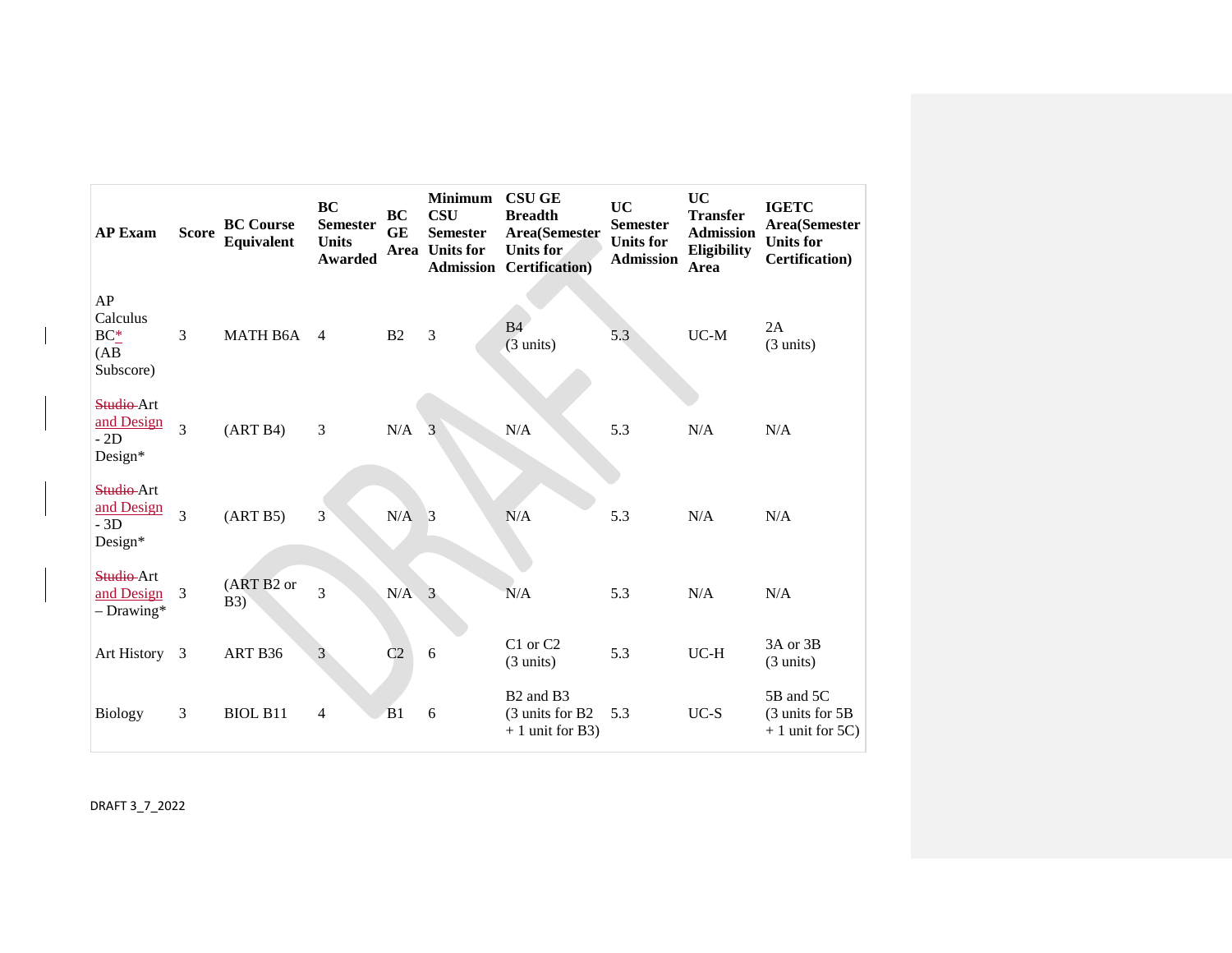| <b>AP Exam</b>                                      | <b>Score</b> | <b>BC Course</b><br><b>Equivalent</b>         | <b>BC</b><br><b>Semester</b><br><b>Units</b><br><b>Awarded</b> | <b>BC</b><br><b>GE</b><br>Area | <b>Minimum</b><br><b>CSU</b><br><b>Semester</b><br><b>Units for</b><br><b>Admission</b> | <b>CSU GE</b><br><b>Breadth</b><br>Area(Semester<br>Units for<br><b>Certification</b> ) | UC<br><b>Semester</b><br><b>Units for</b><br><b>Admission</b> | UC<br><b>Transfer</b><br><b>Admission</b><br>Eligibility<br>Area | <b>IGETC</b><br>Area(Semester<br><b>Units for</b><br><b>Certification</b> ) |
|-----------------------------------------------------|--------------|-----------------------------------------------|----------------------------------------------------------------|--------------------------------|-----------------------------------------------------------------------------------------|-----------------------------------------------------------------------------------------|---------------------------------------------------------------|------------------------------------------------------------------|-----------------------------------------------------------------------------|
| Calculus<br>$AB_{-}^{**}$                           | 3            | MATH B6A                                      | $\overline{4}$                                                 | B <sub>2</sub>                 | 3                                                                                       | B4<br>$(3 \text{ units})$                                                               | 2.6                                                           | $UC-M$                                                           | 2A<br>$(3 \text{ units})$                                                   |
| Calculus<br>$BC_{-}^*$                              | 3            | <b>MATH</b><br>B6A&MATH 8<br>B <sub>6</sub> B |                                                                | B <sub>2</sub>                 | 6                                                                                       | <b>B4</b><br>$(3 \text{ units})$                                                        | 5.3                                                           | $UC-M$                                                           | 2A<br>$(3 \text{ units})$                                                   |
| Chemistry                                           | 3            | <b>CHEM B2A</b>                               | $\overline{4}$                                                 | B1                             | 6                                                                                       | B1 and B3<br>(3 units for B1<br>$+1$ unit for B3)                                       | 5.3                                                           | $UC-S$                                                           | 5A and 5C<br>(3 units for 5A<br>$+1$ unit for 5C)                           |
| Chinese<br>Language<br>and Culture                  | 3            | N/A                                           | 3                                                              | C2                             | 6                                                                                       | C2<br>$(3 \text{ units})$                                                               | 5.3                                                           | $UC-H$                                                           | 3B<br>$(3 \text{ units})$<br>&<br>6A                                        |
| Comparativ<br>e<br>Governmen 3<br>t and<br>Politics |              | POLS <sub>B2</sub>                            | $\overline{3}$                                                 | D2                             | 3                                                                                       | D<br>$(3 \text{ units})$                                                                | 2.6                                                           | $UC-B$                                                           | $\overline{4}$<br>$(3 \text{ units})$                                       |
| Computer<br>Science A                               | 3            | N/A                                           | 3                                                              | N/A                            | 3                                                                                       | N/A                                                                                     | 1.3                                                           | N/A                                                              | N/A                                                                         |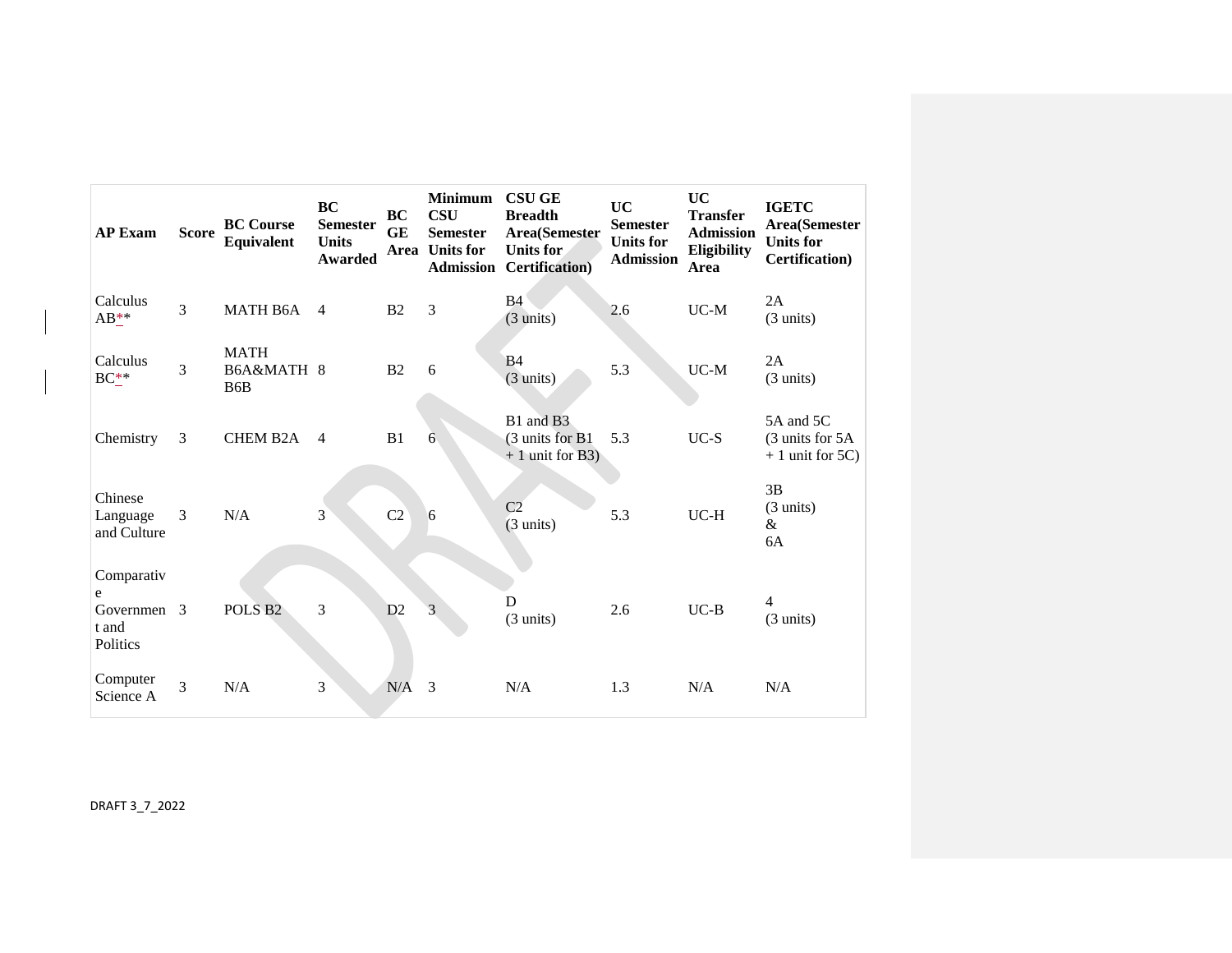| <b>AP Exam</b>                                              | <b>Score</b>   | <b>BC</b> Course<br><b>Equivalent</b> | <b>BC</b><br><b>Semester</b><br><b>Units</b><br><b>Awarded</b> | <b>BC</b><br><b>GE</b><br>Area | <b>Minimum</b><br><b>CSU</b><br><b>Semester</b><br><b>Units for</b><br><b>Admission</b> | <b>CSU GE</b><br><b>Breadth</b><br><b>Area</b> (Semester<br>Units for<br><b>Certification</b> ) | <b>UC</b><br><b>Semester</b><br><b>Units for</b><br><b>Admission</b> | <b>UC</b><br><b>Transfer</b><br><b>Admission</b><br>Eligibility<br>Area | <b>IGETC</b><br>Area(Semester<br><b>Units for</b><br><b>Certification</b> ) |
|-------------------------------------------------------------|----------------|---------------------------------------|----------------------------------------------------------------|--------------------------------|-----------------------------------------------------------------------------------------|-------------------------------------------------------------------------------------------------|----------------------------------------------------------------------|-------------------------------------------------------------------------|-----------------------------------------------------------------------------|
| Computer<br>Science<br>Principles                           | $\overline{3}$ | N/A                                   | 3                                                              | B <sub>2</sub>                 | 6                                                                                       | <b>B</b> 4<br>$(3 \text{ units})$                                                               | 5.3                                                                  | N/A                                                                     | N/A                                                                         |
| English<br>Language<br>and<br>Compositio<br>$n***$          | 3              | <b>ENGL B1A</b>                       | 3                                                              | A2                             | 6                                                                                       | A2<br>$(3 \text{ units})$                                                                       | 5.3                                                                  | $UC-E$                                                                  | 1A<br>$(3 \text{ units})$                                                   |
| English<br>Literature<br>and<br>Compositio<br>$n_{-}^{***}$ | 3              | <b>ENGL</b><br>B1A&ENGL<br>B1B        | 6                                                              | A2<br>$\&$<br>C <sub>2</sub>   | 6                                                                                       | A <sub>2</sub> and C <sub>2</sub><br>(3 units for A2)<br>$+3$ units for<br>C2)                  | 5.3                                                                  | UC-E/UC-<br>H                                                           | 1A or $3B(3)$<br>units)                                                     |
| Environmen<br>tal Science                                   | $\overline{3}$ | N/A                                   | 3                                                              | B1                             | $\overline{4}$                                                                          | B1 and B3(3)<br>units for $B1 + 1$<br>unit for B3)                                              | 2.6                                                                  | $UC-S$                                                                  | 5A and 5C(2)<br>units for $5A +$<br>1 unit for 5C)                          |
| European<br><b>History</b>                                  | $\overline{3}$ | <b>HIST B4B</b>                       | 3                                                              | D2                             | 6                                                                                       | C <sub>2</sub> or D <sub>(3</sub> units<br>for $C2$ or $D$ )                                    | 5.3                                                                  | UC-H/UC-<br>B                                                           | 3B or 4 (3)<br>units)                                                       |
| French<br>Language<br>and Culture                           | 3              | N/A                                   | 3                                                              | C <sub>2</sub>                 | 6                                                                                       | C <sub>2</sub>                                                                                  | 5.3                                                                  | $UC-H$                                                                  | 3B<br>$(3 \text{ units})$ &6A                                               |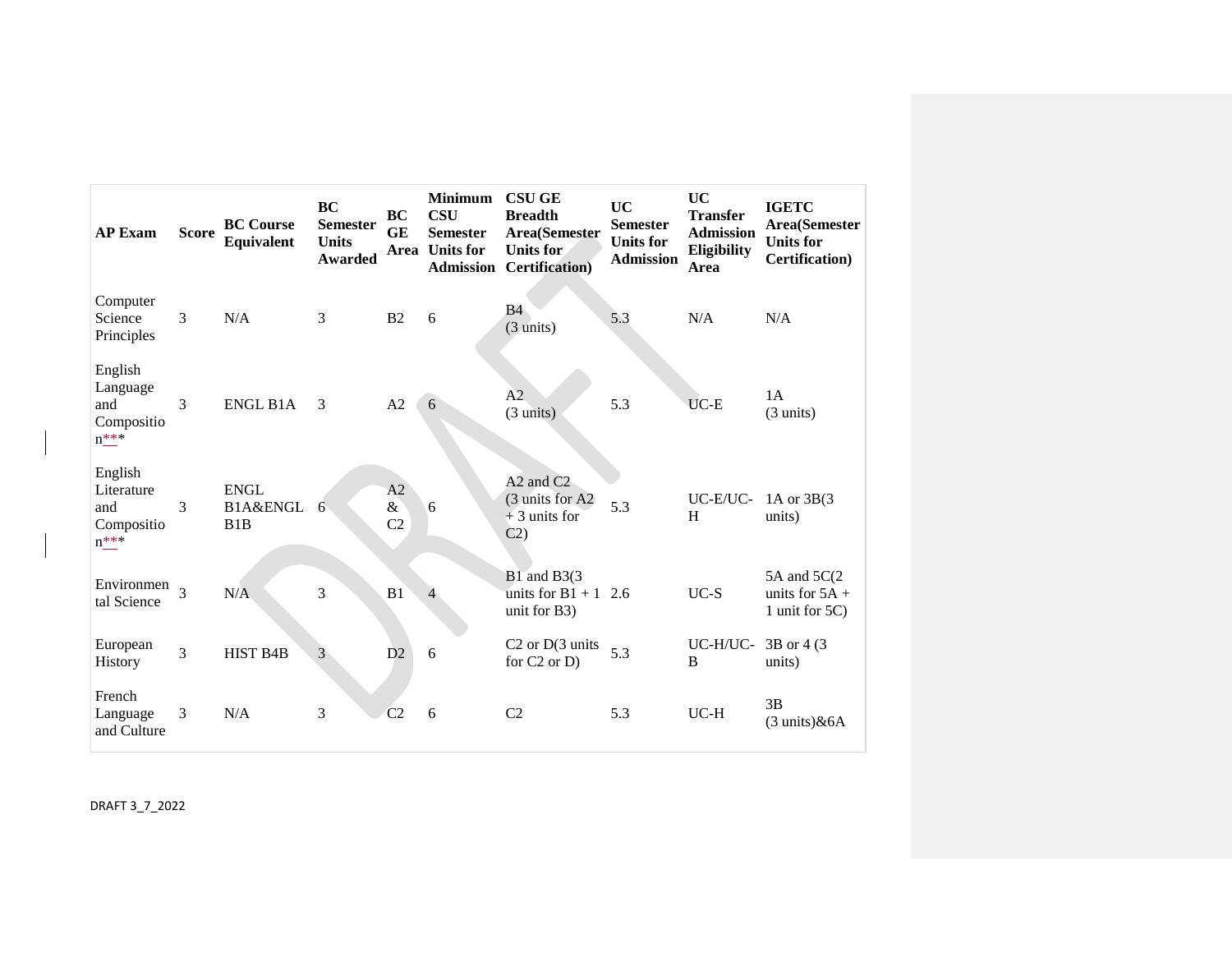| <b>AP Exam</b>                      | <b>Score</b>   | <b>BC</b> Course<br>Equivalent | <b>BC</b><br><b>Semester</b><br><b>Units</b><br><b>Awarded</b> | <b>BC</b><br><b>GE</b><br>Area | <b>Minimum</b><br><b>CSU</b><br><b>Semester</b><br><b>Units for</b> | <b>CSU GE</b><br><b>Breadth</b><br>Area(Semester<br>Units for<br><b>Admission Certification</b> ) | <b>UC</b><br><b>Semester</b><br><b>Units for</b><br><b>Admission</b> | <b>UC</b><br><b>Transfer</b><br><b>Admission</b><br>Eligibility<br>Area | <b>IGETC</b><br>Area(Semester<br><b>Units for</b><br><b>Certification</b> ) |
|-------------------------------------|----------------|--------------------------------|----------------------------------------------------------------|--------------------------------|---------------------------------------------------------------------|---------------------------------------------------------------------------------------------------|----------------------------------------------------------------------|-------------------------------------------------------------------------|-----------------------------------------------------------------------------|
| German<br>Language<br>and Culture   | 3              | N/A                            | 3                                                              | C2                             | 6                                                                   | C <sub>2</sub><br>$(3 \text{ units})$                                                             | 5.3                                                                  | $UC-H$                                                                  | 3B<br>$(3 \text{ units})$<br>&<br>6A                                        |
| Human<br>Geography                  | 3              | GEOG B <sub>2</sub>            | 3                                                              | D2                             | 3                                                                   | D<br>$(3 \text{ units})$                                                                          | 2.6                                                                  | $UC-B$                                                                  | $\overline{4}$<br>$(3 \text{ units})$                                       |
| Italian<br>Language<br>and Culture  | 3              | N/A                            | 3                                                              | C2                             | 6                                                                   | C <sub>2</sub><br>$(3 \text{ units})$                                                             | 5.3                                                                  | $UC-H$                                                                  | 3B<br>$(3 \text{ units})$<br>&<br>6A                                        |
| Japanese<br>Language<br>and Culture | 3              | <b>JAPN B2</b>                 | $\overline{4}$                                                 | C <sub>2</sub>                 | 6                                                                   | C <sub>2</sub><br>$(3 \text{ units})$                                                             | 5.3                                                                  | $UC-H$                                                                  | 3B<br>$(3 \text{ units})$<br>&<br>6A                                        |
| Latin                               | 3              | N/A                            | 3                                                              | C <sub>2</sub>                 | 6                                                                   | C2<br>$(3 \text{ units})$                                                                         | 2.7                                                                  | $UC-H$                                                                  | 3B<br>$(3 \text{ units})$<br>&<br>6A                                        |
| Macroecon<br>omics                  | $\overline{3}$ | <b>ECON B2</b>                 | 3                                                              | D2                             | 3                                                                   | $D(3 \text{ units})$                                                                              | 2.6                                                                  | $UC-B$                                                                  | $\overline{4}$                                                              |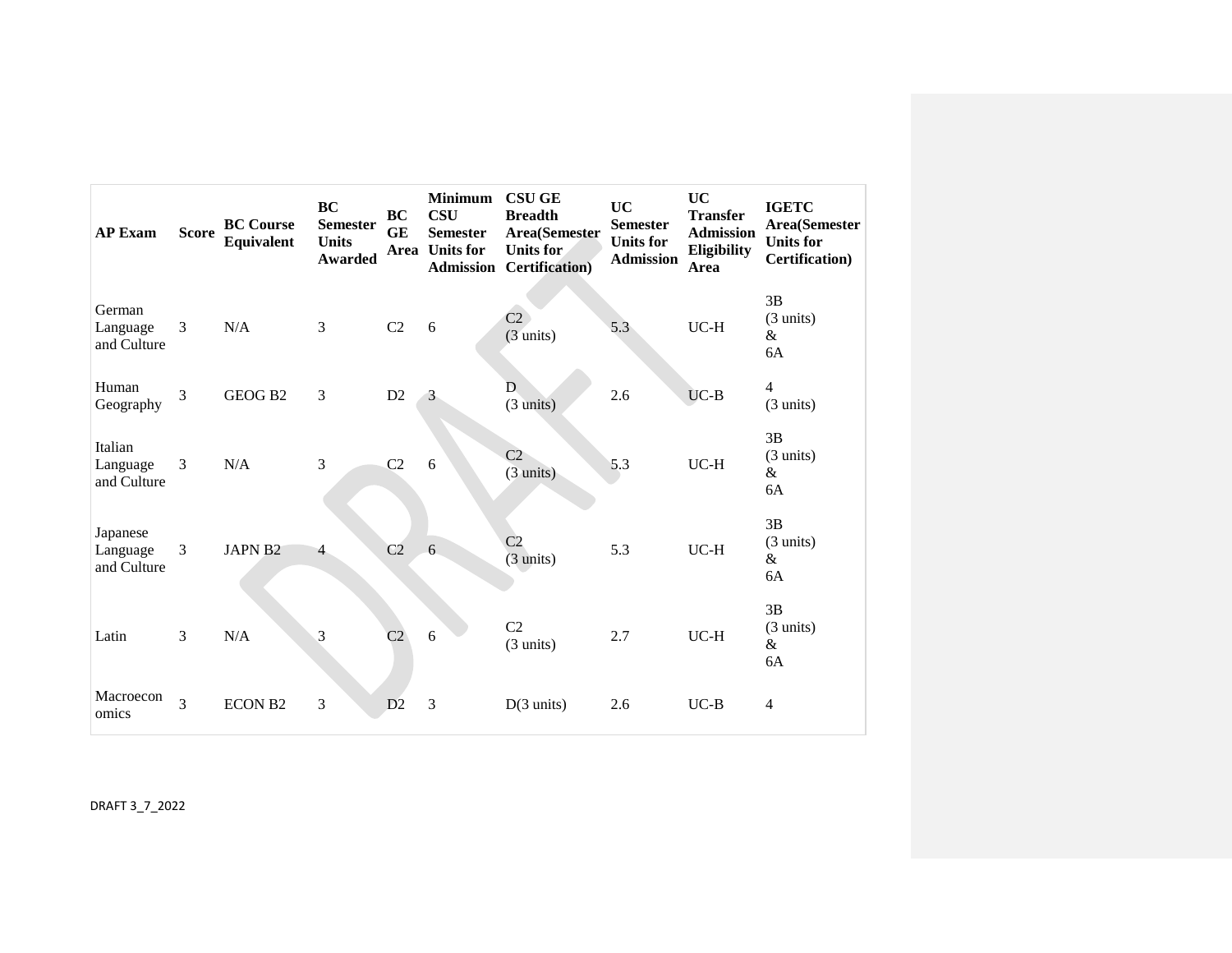| <b>AP Exam</b>                                    | <b>Score</b>   | <b>BC Course</b><br><b>Equivalent</b> | <b>BC</b><br><b>Semester</b><br><b>Units</b><br><b>Awarded</b> | <b>BC</b><br><b>GE</b><br>Area               | <b>Minimum</b><br><b>CSU</b><br><b>Semester</b><br><b>Units for</b><br><b>Admission</b> | <b>CSU GE</b><br><b>Breadth</b><br>Area(Semester<br><b>Units for</b><br><b>Certification</b> ) | <b>UC</b><br><b>Semester</b><br><b>Units for</b><br><b>Admission</b> | <b>UC</b><br><b>Transfer</b><br><b>Admission</b><br>Eligibility<br>Area | <b>IGETC</b><br>Area(Semester<br><b>Units for</b><br>Certification) |
|---------------------------------------------------|----------------|---------------------------------------|----------------------------------------------------------------|----------------------------------------------|-----------------------------------------------------------------------------------------|------------------------------------------------------------------------------------------------|----------------------------------------------------------------------|-------------------------------------------------------------------------|---------------------------------------------------------------------|
| Microecono<br>mics                                | $\overline{3}$ | <b>ECON B1</b>                        | 3                                                              | D2                                           | 3                                                                                       | $D(3 \text{ units})$                                                                           | 2.6                                                                  | $UC-B$                                                                  | $\overline{4}$                                                      |
| Music<br>Theory****                               | 3              | MUSC B4A<br>$\&$<br>MUSC B15A         | 4                                                              | C <sub>1</sub><br>(3)<br>units<br>for<br>C1) | $\overline{3}$                                                                          | C1                                                                                             | 5.3                                                                  | UC-H                                                                    | N/A                                                                 |
| Physics<br>$1*****$                               | 3              | N/A                                   | 4                                                              | B <sub>1</sub>                               | $\overline{4}$                                                                          | B1 and B3<br>(3 units for B1)<br>$+1$ unit for B3)                                             | 5.3                                                                  | $UC-S$                                                                  | 5A and 5C<br>(3 units for 5A)<br>$+1$ unit for 5C)                  |
| Physics<br>$2*****$                               | 3              | N/A                                   | 4                                                              | B1                                           | $\overline{4}$                                                                          | B1 and B3<br>(3 units for B1)<br>$+1$ unit for B3)                                             | 5.3                                                                  | $UC-S$                                                                  | 5A and 5C<br>(3 units for 5A)<br>$+1$ unit for 5C)                  |
| Physics C<br>(Electricity/<br>Magnetism)<br>***** | 3              | N/A                                   | 4                                                              | B <sub>1</sub>                               | 4                                                                                       | B1 and B3<br>(3 units for B1)<br>$+1$ unit for B3)                                             | 2.6                                                                  | $UC-S$                                                                  | 5A and 5C<br>$(2 \text{ units for } 5A)$<br>$+1$ unit for 5C)       |
| Physics C<br>(Mechanics)<br>)*****                | 3              | N/A                                   | 4                                                              | B <sub>1</sub>                               | $\overline{4}$                                                                          | B1 and B3<br>(3 units for B1<br>$+1$ unit for B3)                                              | 2.6                                                                  | $UC-S$                                                                  | 5A and 5C<br>(2 units for 5A<br>$+1$ unit for 5C)                   |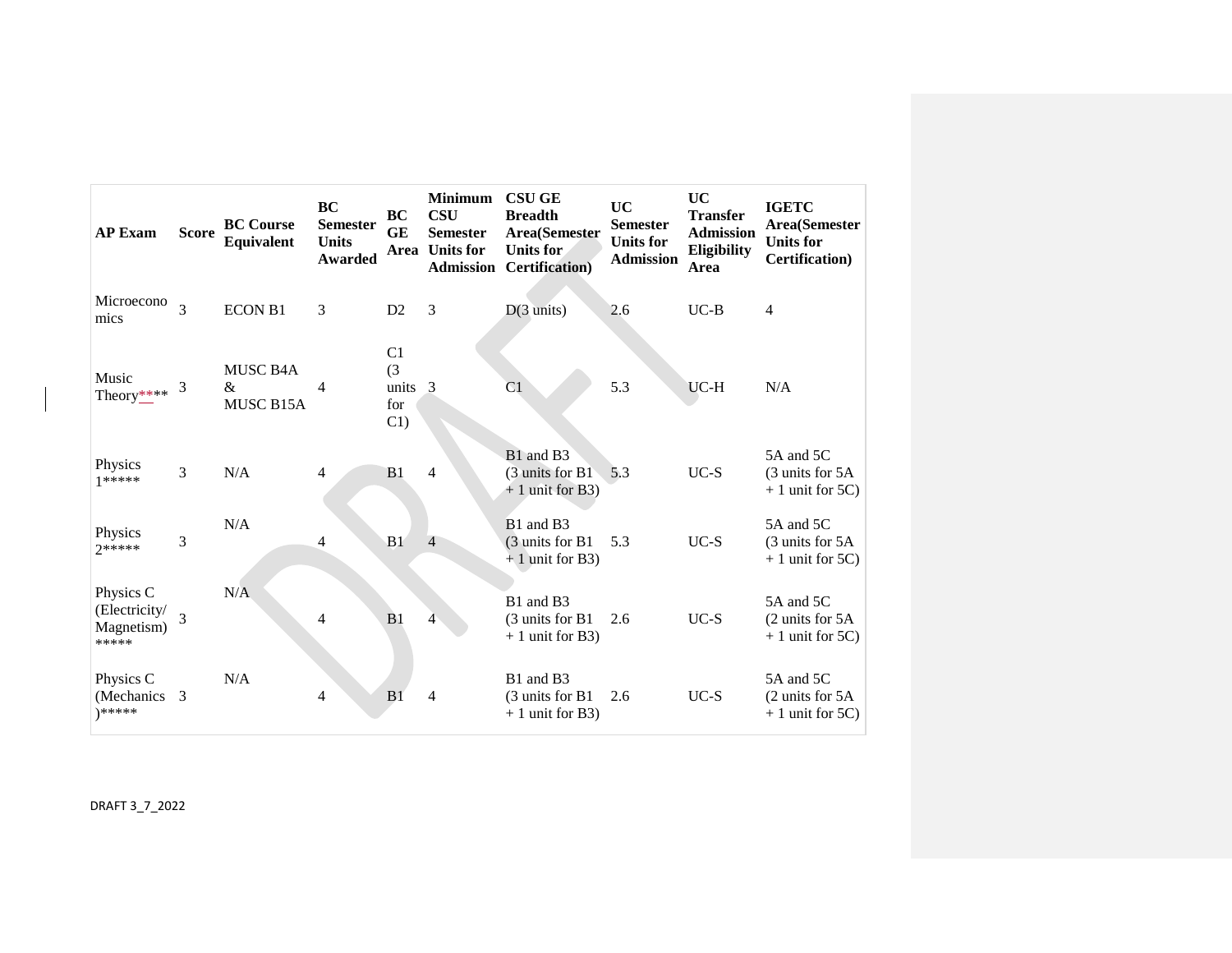| <b>AP Exam</b>                       | <b>Score</b>   | <b>BC Course</b><br><b>Equivalent</b>      | <b>BC</b><br><b>Semester</b><br><b>Units</b><br><b>Awarded</b> | <b>BC</b><br><b>GE</b> | <b>Minimum</b><br><b>CSU</b><br><b>Semester</b><br>Area Units for<br><b>Admission</b> | <b>CSU GE</b><br><b>Breadth</b><br><b>Area</b> (Semester<br><b>Units for</b><br><b>Certification</b> ) | <b>UC</b><br><b>Semester</b><br><b>Units for</b><br><b>Admission</b> | <b>UC</b><br><b>Transfer</b><br><b>Admission</b><br>Eligibility<br>Area | <b>IGETC</b><br>Area(Semester<br><b>Units for</b><br><b>Certification</b> ) |
|--------------------------------------|----------------|--------------------------------------------|----------------------------------------------------------------|------------------------|---------------------------------------------------------------------------------------|--------------------------------------------------------------------------------------------------------|----------------------------------------------------------------------|-------------------------------------------------------------------------|-----------------------------------------------------------------------------|
| Psychology                           | 3              | PSYC B1A                                   | 3                                                              | D <sub>1</sub>         | 3                                                                                     | D<br>$(3 \text{ units})$                                                                               | 2.6                                                                  | $UC-B$                                                                  | 4<br>$(3 \text{ units})$                                                    |
| Seminar                              | 3              | N/A                                        | 3                                                              | N/A                    | 3                                                                                     | N/A                                                                                                    | N/A                                                                  | N/A                                                                     | N/A                                                                         |
| Spanish<br>Language<br>and Culture   | 3              | <b>SPAN B1</b>                             | 4                                                              | C2                     | 6                                                                                     | C2<br>$(3 \text{ units})$                                                                              | 5.3                                                                  | $UC-H$                                                                  | 3B<br>$(3 \text{ units})$<br>&<br>6A                                        |
| Spanish<br>Language<br>and Culture   | $\overline{4}$ | <b>SPAN B2</b>                             | $\overline{4}$                                                 | C <sub>2</sub>         | 6                                                                                     | $C2(3 \text{ units})$                                                                                  | 5.3                                                                  | $UC-H$                                                                  | 3B<br>$(3 \text{ units})$<br>$\&$<br>6A                                     |
| Spanish<br>Language<br>and Culture   | 5              | SPAN <sub>B3</sub><br>$\alpha$<br>SPAN B35 | $\overline{4}$                                                 | C <sub>2</sub>         | 6                                                                                     | $C2(3 \text{ units})$                                                                                  | 5.3                                                                  | $UC-H$                                                                  | 3B<br>$(3 \text{ units})$<br>&<br>6A                                        |
| Spanish<br>Literature<br>and Culture | 3              | <b>SPAN B1</b>                             | $\overline{4}$                                                 | C <sub>2</sub>         | 6                                                                                     | $C2(3 \text{ units})$                                                                                  | 5.3                                                                  | $UC-H$                                                                  | 3B<br>$(3 \text{ units})$<br>$\&$<br>6A                                     |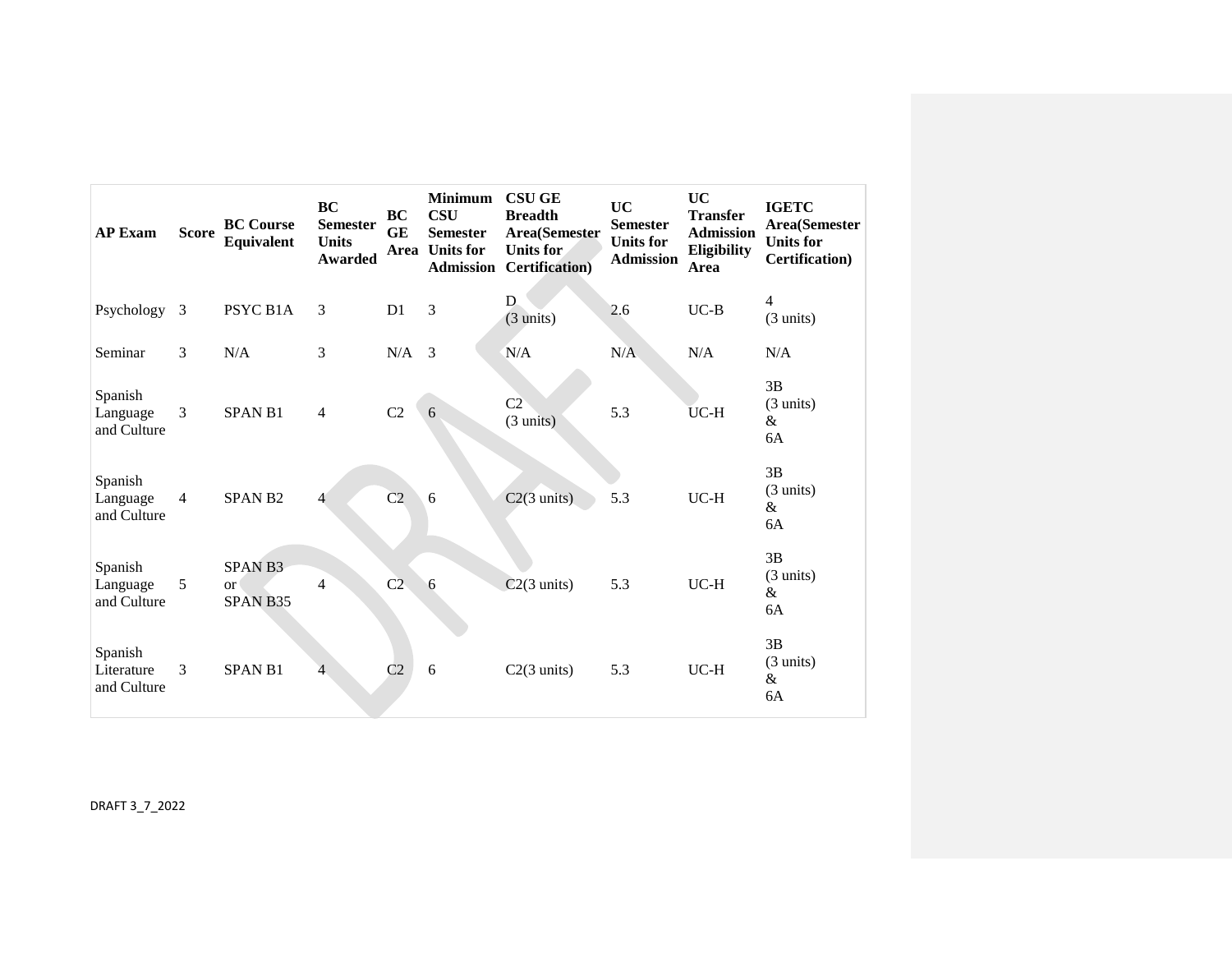| <b>AP Exam</b>                              | <b>Score</b>   | <b>BC Course</b><br><b>Equivalent</b>      | BC<br><b>Semester</b><br><b>Units</b><br>Awarded | <b>BC</b><br>GE<br>Area           | <b>Minimum</b><br><b>CSU</b><br><b>Semester</b><br><b>Units for</b><br><b>Admission</b> | <b>CSU GE</b><br><b>Breadth</b><br>Area(Semester<br>Units for<br><b>Certification</b> ) | <b>UC</b><br><b>Semester</b><br><b>Units for</b><br><b>Admission</b> | <b>UC</b><br><b>Transfer</b><br><b>Admission</b><br>Eligibility<br>Area | <b>IGETC</b><br>Area(Semester<br><b>Units for</b><br><b>Certification</b> ) |
|---------------------------------------------|----------------|--------------------------------------------|--------------------------------------------------|-----------------------------------|-----------------------------------------------------------------------------------------|-----------------------------------------------------------------------------------------|----------------------------------------------------------------------|-------------------------------------------------------------------------|-----------------------------------------------------------------------------|
| Spanish<br>Literature<br>and Culture        | $\overline{4}$ | <b>SPAN B2</b>                             | $\overline{4}$                                   | C <sub>2</sub>                    | 6                                                                                       | $C2(3 \text{ units})$                                                                   | 5.3                                                                  | $UC-H$                                                                  | 3B<br>$(3 \text{ units})$<br>&<br>6A                                        |
| Spanish<br>Literature<br>and Culture        | 5              | SPAN <sub>B3</sub><br>$\alpha$<br>SPAN B35 | $\overline{4}$                                   | C2                                | 6                                                                                       | C2<br>(3 units)                                                                         | 5.3                                                                  | $UC-H$                                                                  | 3B<br>$(3 \text{ units})$<br>&<br>6A                                        |
| <b>Statistics</b>                           | 3              | MATH B22                                   | $\overline{4}$                                   | B2                                | $\overline{3}$                                                                          | B4<br>$(3 \text{ units})$                                                               | 2.7                                                                  | $UC-M$                                                                  | 2A<br>$(3 \text{ units})$                                                   |
| <b>US</b><br>Governmen<br>t and<br>Politics | 3              | POLS <sub>B1</sub>                         | $\mathfrak{Z}$                                   | D1                                | 3                                                                                       | D and US-2<br>$(3 \text{ units})$                                                       | 2.6                                                                  | $UC-B$                                                                  | 4<br>$(3 \text{ units})$                                                    |
| <b>US History</b>                           | 3              | HIST B17A                                  | 3                                                | D2<br><b>or</b><br>D <sub>3</sub> | 6                                                                                       | $C2$ or $D$<br>$(3 \text{ units})$<br>&<br>$US-1$                                       | 5.3                                                                  | UC-H or<br>$UC-B$                                                       | $3B$ or 4<br>$(3 \text{ units})$<br>$\&$<br>$US-1(2.3)$<br>units)           |